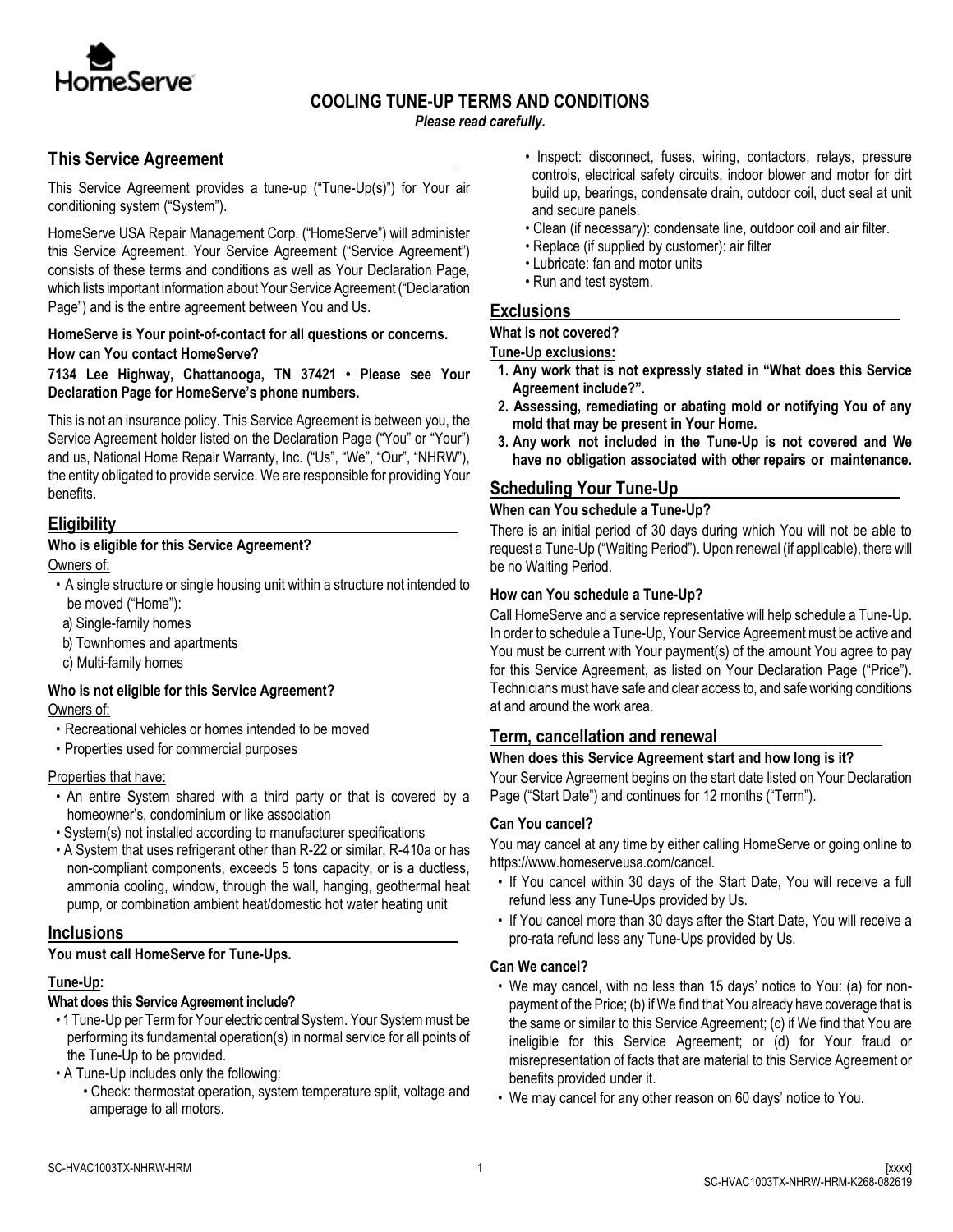If We cancel for (a), no refund will be given. If We cancel for (b) or (c), We will refund the payments You have made less any Tune-Ups provided by Us. In all other cases You will get a pro-rata refund less any Tune-Ups provided by Us.

You will be notified in writing prior to cancellation. The notice will tell You when Your Service Agreement will be cancelled and why it has been cancelled. The notice period begins when We send the notice to You.

#### **Will this Service Agreement automatically renew?**

**Unless You tell Us otherwise, Your Service Agreement will automatically renew at the end of every Term for another 12 months at the then-current renewal price.** We may change the price at renewal. We reserve the right to not offer this Service Agreement upon renewal.

# **Other terms**

#### **How can You contact NHRW?**

59 Maiden Lane, 43rd Floor, New York, NY 10038 • 1-877-382-7818

#### **Receiving documents electronically**

If You consent to electronic delivery, You can receive Your Service Agreement and all related documents to the email address listed on Your Declaration Page ("Email Address"). To update Your Email Address, or discontinue electronic delivery of Your documents You can call HomeServe or update Your preferences in Your website profile at www.homeserveusa.com.

#### **Privacy policy**

HomeServe is serious about the private nature of Your personal data. Please read their Privacy Policy, a link to which can be found at the bottom of every page at www.homeserveusa.com, carefully to fully understand how they collect, share, and protect personal data about You. You can also call HomeServe to request a copy.

#### **Assignment/Amendment**

We may assign this Service Agreement, in whole or in part, at any time without prior notice to You. We may change this Service Agreement (including the Price) and delegate any of Our obligations at Our sole discretion and without Your consent provided We give You 30 days' prior written notice of the changes. The changes will become effective 30 days after We send You the notice. You may not change this Service Agreement or delegate any of Your obligations.

#### **Transfer**

You may not transfer this Service Agreement.

#### **General**

Should any of these terms and conditions conflict with the laws of Your state they shall be deemed amended so as to comply with those laws. Should certain terms or conditions be held to be invalid or unenforceable, the remainder of these terms and conditions shall remain valid.

#### **Responsibility for benefits owed to You**

Our obligations under this Service Agreement are insured under a service contract reimbursement insurance policy. If We fail to pay or to deliver service on a claim within 60 days after proof of loss has been filed, or in the event You cancel and We fail to issue any applicable refund within 60 days after cancellation, You are entitled to make a claim against the insurer, Wesco Insurance Company at 59 Maiden Lane, 43rd Floor, New York, NY 10038, 1-866-505-4048.

#### **Limits of liability**

**To the fullest extent permitted by applicable law, (1) You agree that We and HomeServe, and both of our respective parents, successors, affiliates, approved technicians and Our and their officers, directors, employees, affiliates, agents, contractors or similar parties acting on behalf of either Us or HomeServe shall not be liable to You or anyone else for: (a) any actual losses or direct damages that exceed the Price, relating to any repairs performed by Us, HomeServe or on behalf of either Us or HomeServe or services provided hereunder giving rise to such loss or damage; or (b) any amount of any form of indirect, special, punitive, incidental or consequential losses or damages, damages based on anticipated or lost profits, wages, or revenue, or damages based on diminution in value or a multiple of earnings, including those caused by any fault, failure, delay or defect in providing any repairs performed by Us, HomeServe or on behalf of either Us or HomeServe or services provided under this Service Agreement, regardless of whether such damages were foreseeable and whether or not We or HomeServe or anyone acting on behalf of either Us or HomeServe have been advised of the possibility of such damages (the damages listed in clauses (a) and (b), collectively the "Excluded Damages"); and (2) these limitations and waivers shall apply to all claims and all liabilities and shall survive the cancellation or expiration of this Service Agreement. You may have other rights that vary from state to state**.

#### **Arbitration: YOU, NHRW AND HOMESERVE ALL AGREE TO RESOLVE DISPUTES BY BINDING ARBITRATION as follows:**

- A. **ANY DISPUTE THAT ARISES OUT OF OR RELATES TO THIS SERVICE AGREEMENT OR FROM ANY OTHER AGREEMENT BETWEEN US, OR SERVICES OR BENEFITS YOU RECEIVE OR CLAIM TO BE OWED FROM NHRW OR HOMESERVE, WILL BE RESOLVED BY ARBITRATION ON AN INDIVIDUAL BASIS.** This arbitration agreement applies to disputes no matter when they arose, including claims that arose before You and We entered into this Service Agreement. This arbitration agreement also applies to disputes involving the officers, directors, managers, employees, agents, affiliates, insurers, technicians, successors or assigns of NHRW or HomeServe. In addition, this arbitration agreement covers any claims or causes of action against NHRW or HomeServe that You may assign or subrogate to an insurer. The American Arbitration Association ("AAA") will administer the arbitration under its Consumer Arbitration Rules. The Federal Arbitration Act applies. Unless You and We agree otherwise, any arbitration hearings will take place in the county where Your Home is located.
- B. Any party bringing a claim may choose to bring an individual action in small claims court instead of arbitration, so long as the claim is pursued on an individual rather than a class-wide basis.
- C. **THIS ARBITRATION AGREEMENT DOES NOT PERMIT CLASS ACTIONS AND CLASS ARBITRATIONS.** By entering into this Service Agreement, all parties are waiving their respective rights to a trial by jury or to participate in a class or representative action. **THE PARTIES AGREE THAT EACH MAY BRING CLAIMS AGAINST THE OTHER ONLY IN ITS INDIVIDUAL CAPACITY, AND NOT AS A PLAINTIFF OR CLASS MEMBER IN ANY PURPORTED CLASS, REPRESENTATIVE, OR PRIVATE ATTORNEY GENERAL PROCEEDING.** You may bring a claim only on Your own behalf and cannot seek relief that would affect other parties.
- D. HomeServe will pay any filing fee, administration, service or case management fee, and arbitrator fee that the AAA charges You for arbitration of the dispute.